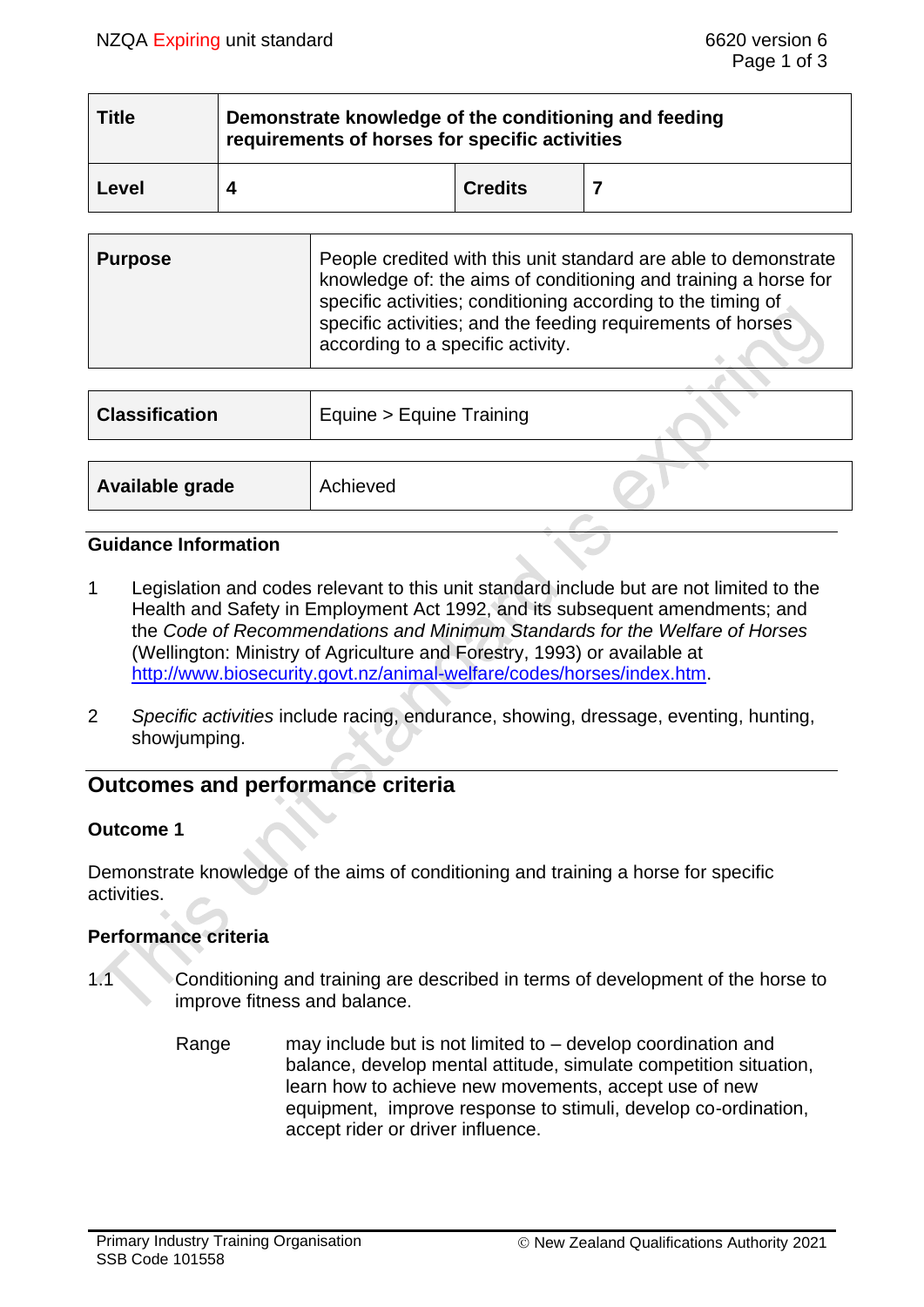1.2 Methods of conditioning and training are described and their effects on the horse's body systems.

> Range includes but is not limited to – muscles, bones, tendons, ligaments, cardiovascular, respiratory.

## **Outcome 2**

Demonstrate knowledge of conditioning a horse according to the timing of specific activities.

## **Performance criteria**

- 2.1 Methods of conditioning and training are described in terms of suitability for the individual horse's requirements.
	- Range may include but is not limited to- interval training, beach work, road work, hill work, flat work, jumping, track work, swimming, walkers, treadmill.
- 2.2 Horse's psychological requirements are described in terms of individual needs and stages of training.
	- Range routine, changes to routine, stabling and paddocking, handler.

## **Outcome 3**

Demonstrate knowledge of the feeding requirements of horses according to a specific activity.

## **Performance criteria**

- 3.1 Nutritional requirements of horses are described in terms of stage of training and activity.
- 3.2 Feeds are identified in terms of meeting nutritional requirements of horses according to activity.
- 3.3 Feeding is described in terms of a balanced ration meeting all the horse's nutritional requirements, and introduced to allow the horse to obtain maximum benefit from the feed.

**This unit standard is expiring. Assessment against the standard must take place by the last date for assessment set out below.**